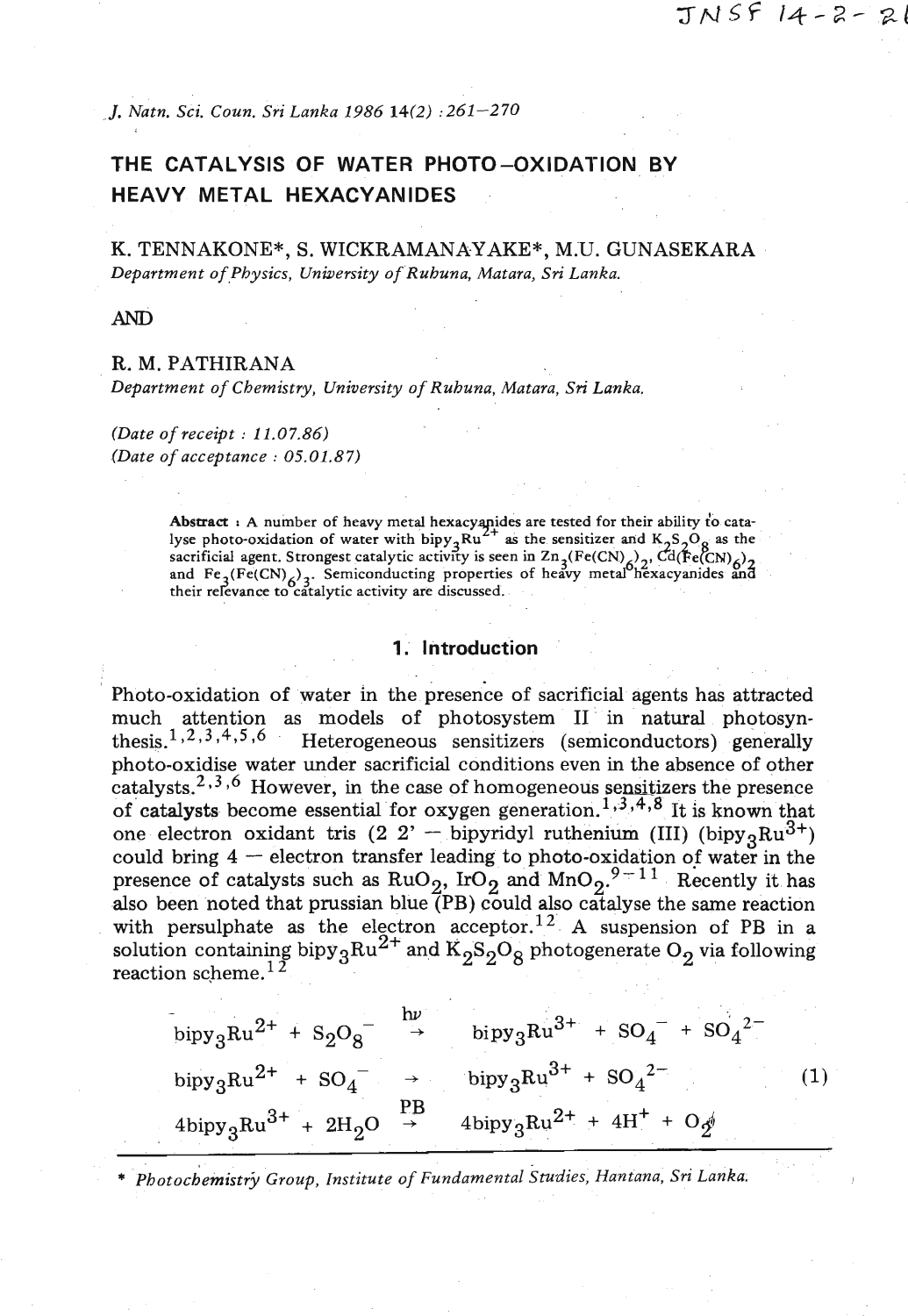We have tested a number of other water insoluble heavy metal ferroand ferri- cyanides (PB type structure) for the above catalytic activity and found that  $\text{Zn}_3(\text{Fe(CN)}_{\mathcal{O}})_{2}$ ,  $\text{Cd}_9(\text{Fe(CN)}_{\mathcal{O}})_{2}$  and  $\text{Fe}_9(\text{Fe(CN)}_{\mathcal{O}})_{2}$  are superior to PB. It was also noted that  $Cu_4(Fe(CN)_{6})_2$  behave differently, this material does not catalyse water oxidation reaction with persulphate in the presence of bipy<sub>3</sub> $Ru^{2+}$ . However, in the absence of bipy<sub>3</sub> $Ru^{2+}$ ,  $Cu_{\mathcal{A}}(Fe(CN)_{6})_{2}$  catalyses photo-oxidation of water with sacrifice of persulphate. Again  $\tilde{Cu}_4(Fe(CN)_6)$  is found to catalyse sacrificial photoreduction of water. These observations can be attributed to semiconducting properties of  $Cu_4(Fe(CN)<sub>6</sub>)_2$ .

#### **2. Experimental**

Ferro- and ferri- cyanides of several heavy metals  $(Zn, Cd, Cu, Fe, Mn, Cr)$ were prepared by double decomposition of the solutions of their salts (Chloride or Sulphate, Analar) with a solution of  $K_4Fe(CN)_6$  or  $K_3Fe(CN)_6$ .<br>The metal salt was kept in large excess to prevent the formation of double salts containing **K.<sup>13</sup>** Precipitates were washed and dried at 90<sup>o</sup>C. The photochemical reactions were carried out in a thermostated  $(26^{\circ}C)$  quartz cell  $(35 \text{ ml})$  equipped with a polarographic detector (Applied Photophysics). The solution contained  $9.2 \times 10^{-3}$  mol dm<sup>-3</sup> of  $K_0S_0O_0$  and various concentration of different catalysts. All solutions were purged with argon and the cell was sealed before irradiation. The light source used was a 90 W medium pressure mercury lamp (UV and IR filtered off). Light intensities were measured with an International Light IL 700 Radiometer.

To measure the electrical conductivity of  $Cu_{4}(Fe(CN)_{c})$ , the material in the powder form was compacted between stainless steel electrodes to<br>
in the powder form was compacted between stainless steel electrodes to<br>
in the powder form was compacted between stainless steel electrodes to<br> rial in the powder form was compacted between stainless steel electrodes to a pressure  $\sim 80$  K bar, in a glass tube (diameter  $\sim 0.6$  cm, pellet length  $\sim$  0.4 cm), the ends of the tube were sealed with epoxy resin and the resistance at different temperature was measured with an ohm-meter. The diffuse reflectance spectra of the catalyst in the dry powder form or the absorption spectra of the suspensions were determined using an Unicamp SP 500 Series **I1** spectrophotometer.

#### **3. Results and Discussion**

As the catalyst and bipy<sub>3</sub> $Ru^{2+}$  absorb light in the same spectral region, the reaction rates vary with the concentration of the catalyst and in each case an optimum concentration is found to exist.<sup>12</sup> Figure 1 indicates the variation of the initial reaction rate with the concentration of  $\text{Zn}_3(\text{Fe(CN)}_6)_2$ . Figure 2 shows  $O_9$  photogeneration with different catalysts at their -- - optimum concentrations (pH 7, .as in fig reaction rates are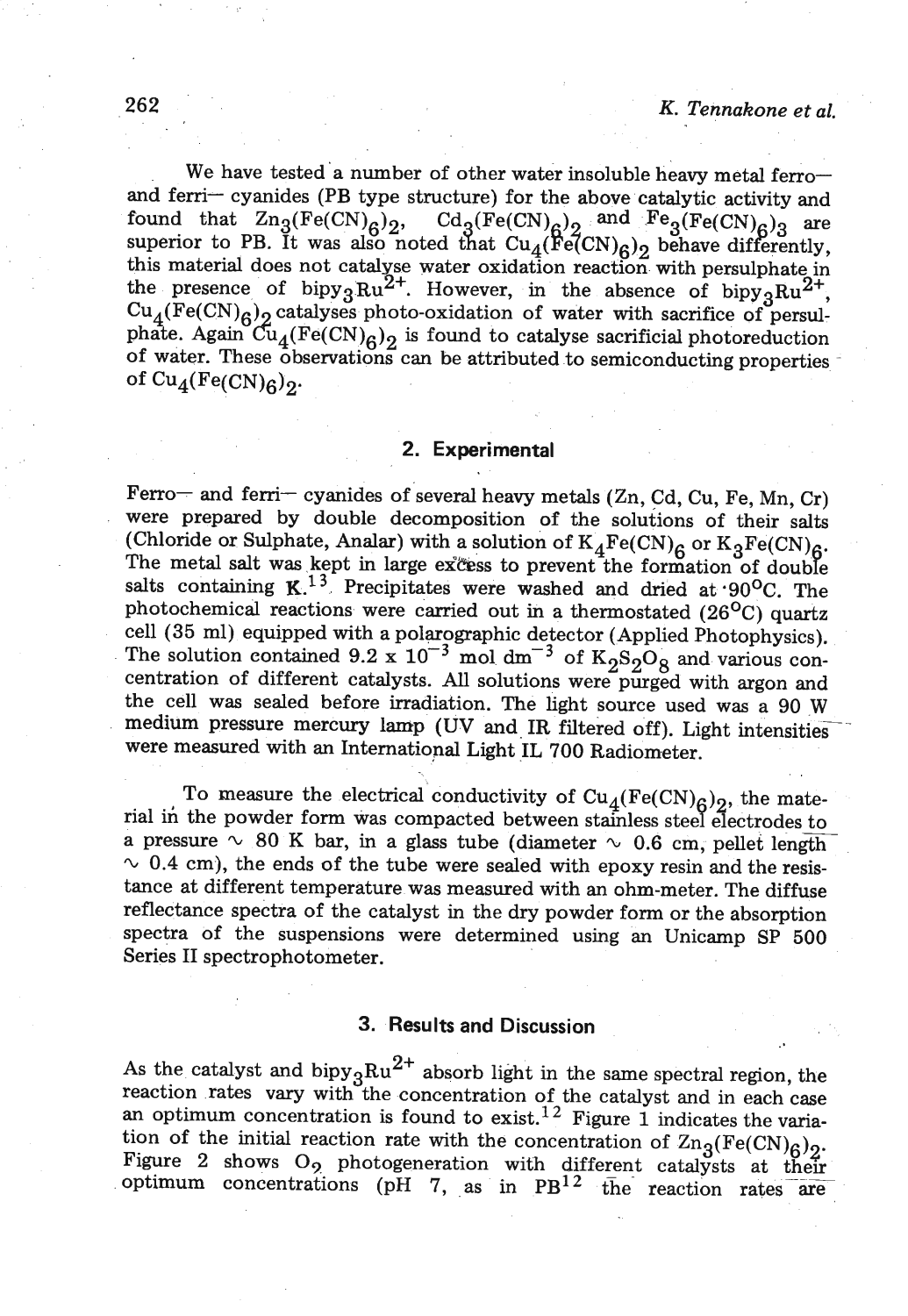

The Catalysis of Water Photo-oxidation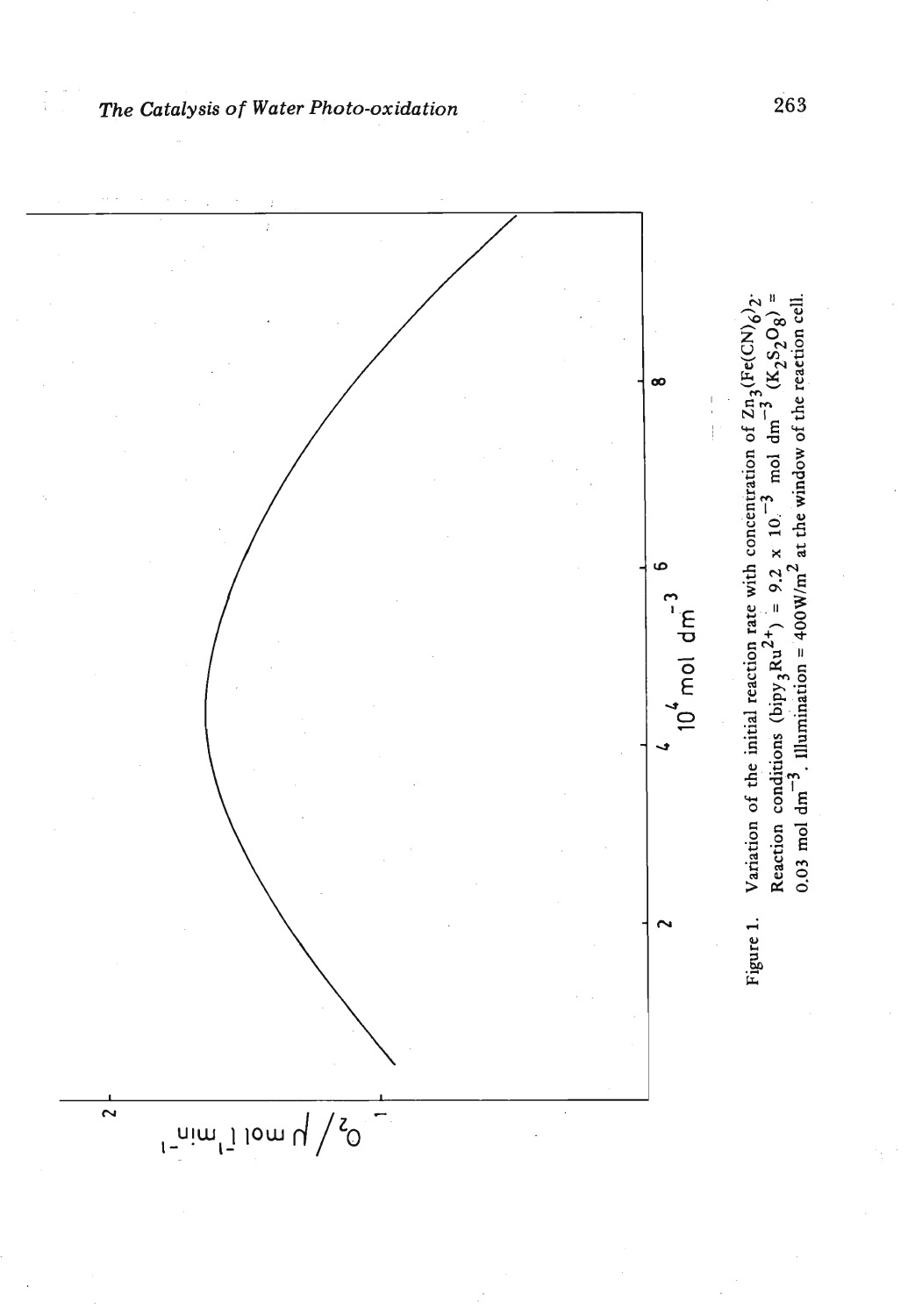

264

Figure 2. Photogeneration of  $O_2$  from different catalysts at their optimum concentrations (other conditions as in Figure 1).

1.  $\text{Zn}_3$  (Fe(CN)<sub>6</sub>)<sub>2</sub> (4.3) 2.  $Cd_{3}(Fe(CN)_{6})_{2}^{6}$  (3.8) 3. Fe<sub>3</sub> (Fe(CN)<sub>6</sub>)<sub>3</sub> (4.0) 4. PB (3.6) 5.  $Cu_3(Fe(CN)_{6})_{3}$  (4.8) **6.**  $\text{Cr}_4$  (Fe(CN)<sub>6</sub>)<sub>3</sub> (3.9) 7.  $Mn_4$  (Fe(CN)<sub>6</sub>)<sub>2</sub> (3.0)

Numbers given inside the brackets are catalyst concentrations in  $10^4$  mol dm<sup>-3</sup>.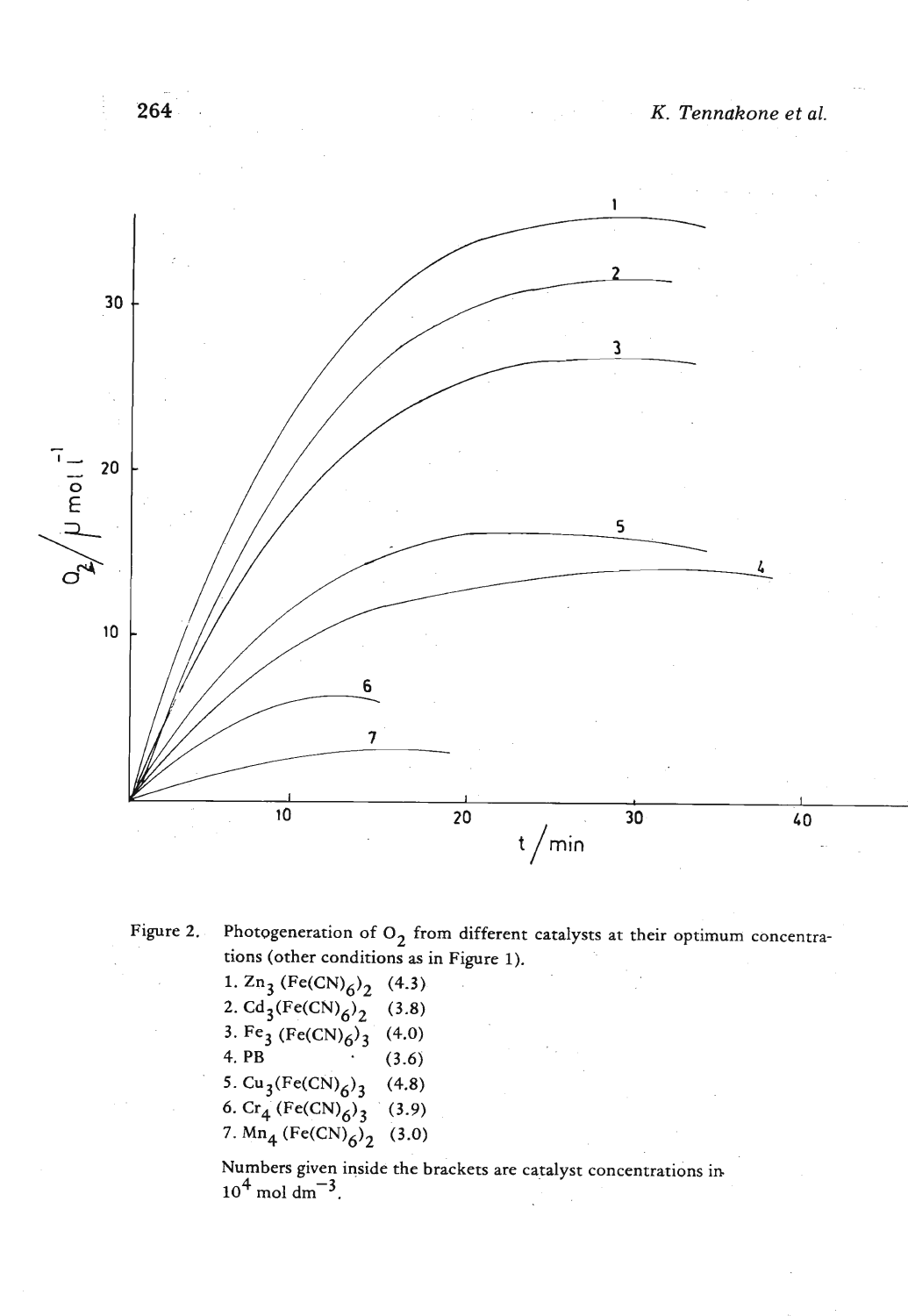### *The Catalysis of Water Photo-oxidation* **265**

maximum when the pH is  $\sim$  7), the other conditions kept constant. The highest initial reaction rate and the highest final  $O_2$  concentration are obtained with  $\text{Zn}_3(\text{Fe(CN)}_6)_2$ , Cd (Fe(CN)<sub>6</sub>)<sub>2</sub> and Fe<sub>3</sub>(Fe(CN)<sub>6</sub>)<sub>3</sub> (Berlin Green) which are superior to PB.  $\text{Zn}_3(\text{Fe}(\bar{\text{CN}})_6)_2$  absorbs more in the absorption region of  $\text{bipy}_3\text{Ru}^{2+}$  than PB (Figure 3). Again as the particle sizes (estimated from the sedimentation ratio) of all the compounds are found to be nearly same, the observed difference in catalytic activity could not arise as a result of any difference in the degree of dispersion.

Cupric ferrocyanide behave differently from other compounds. Here in the presence of bipy<sub>3</sub>Ru<sup>2+</sup> with K<sub>2</sub>S<sub>2</sub>O<sub>8</sub> as the sacrificial agent, O<sub>2</sub> is not photogenerated. But in the absence of  $\overline{b}$ ipy<sub>3</sub>Ru<sup>2+</sup> (ie, only K<sub>2</sub>S<sub>2</sub>O<sub>8</sub>), O<sub>2</sub> is generated with visible light (Figure 4). All the other hexacyanides we have examined evolve O<sub>2</sub> only if bipy<sub>3</sub>Ru<sup>2+</sup> is present in addition to K<sub>2</sub>S<sub>2</sub>O<sub>8</sub>. Again with sacrificial electron donors.  $\gamma$ , acetic acid, Cu<sub>4</sub>(Fe(CN)<sub>6</sub>)<sub>2</sub> is found to catalyse photoreduction of water (Figure 5).

Hexacyanides exhibit semiconduction which is often enhanced by adsorbed water.<sup>13,14,15</sup> Although there are exceptions, the general trend is, ferrocyanides are n-type and ferricyanides are  $p$ -type.<sup>15</sup> PB is known to have p-type behaviour.<sup>16,17</sup> Thermoelectric and Hall tests indicate that  $\text{Zn}_3(\text{Fe(CN)}_6)_2$ ,  $\text{Cd(Fe(CN)}_6)_2$  and  $\text{Fe}_3(\text{Fe(CN)}_6)_3$  are p-type, where as  $Cu<sub>4</sub>(Fe(CN)<sub>6</sub>)<sub>2</sub>$  is n-type!<sup>57</sup> It is likely that higher hole mobility favours catalytic activity towards photo-oxidation of  $H_2O$  as holes can get more easily accumulated in a  $p$ -type material.

The temperature variation of the electrical conductivity of  $Cu_{4}(Fe(CN)_{6})_{2}$  is presented in Figure 6(a), the thermal activation energy is found to be  $\overline{0.57}$  eV and the diffuse reflectance spectrum (Figure 6 b) suggests band gap  $\sim 2.0$  eV. The catalysis of sacrificial photo-oxidation and reduction (visible light) by this material can be understood as in other semiconductors and band positions should be favourably located. When bipy  ${}_{3}Ru^{2+}$  is present O<sub>2</sub> generation is inhibited possibly because Cu<sub>4</sub>(Fe(CN)<sub>6</sub>)<sub>2</sub> effectively catalyse O<sub>2</sub> – depleting reverse reaction.

All the above compounds remain stable in persulphate( $9pH \lesssim 10$ ). The strongest resistance to oxidation is seen in Berlin Green, which is unaffected even by conc. boiling  $HNO<sub>3</sub>$ .

We are not in a position to give a detailed explanation as to why PB type complexes catalyse photo-oxidation of water. Perhaps the combination of semiconducting and zeolitic properties play an important role.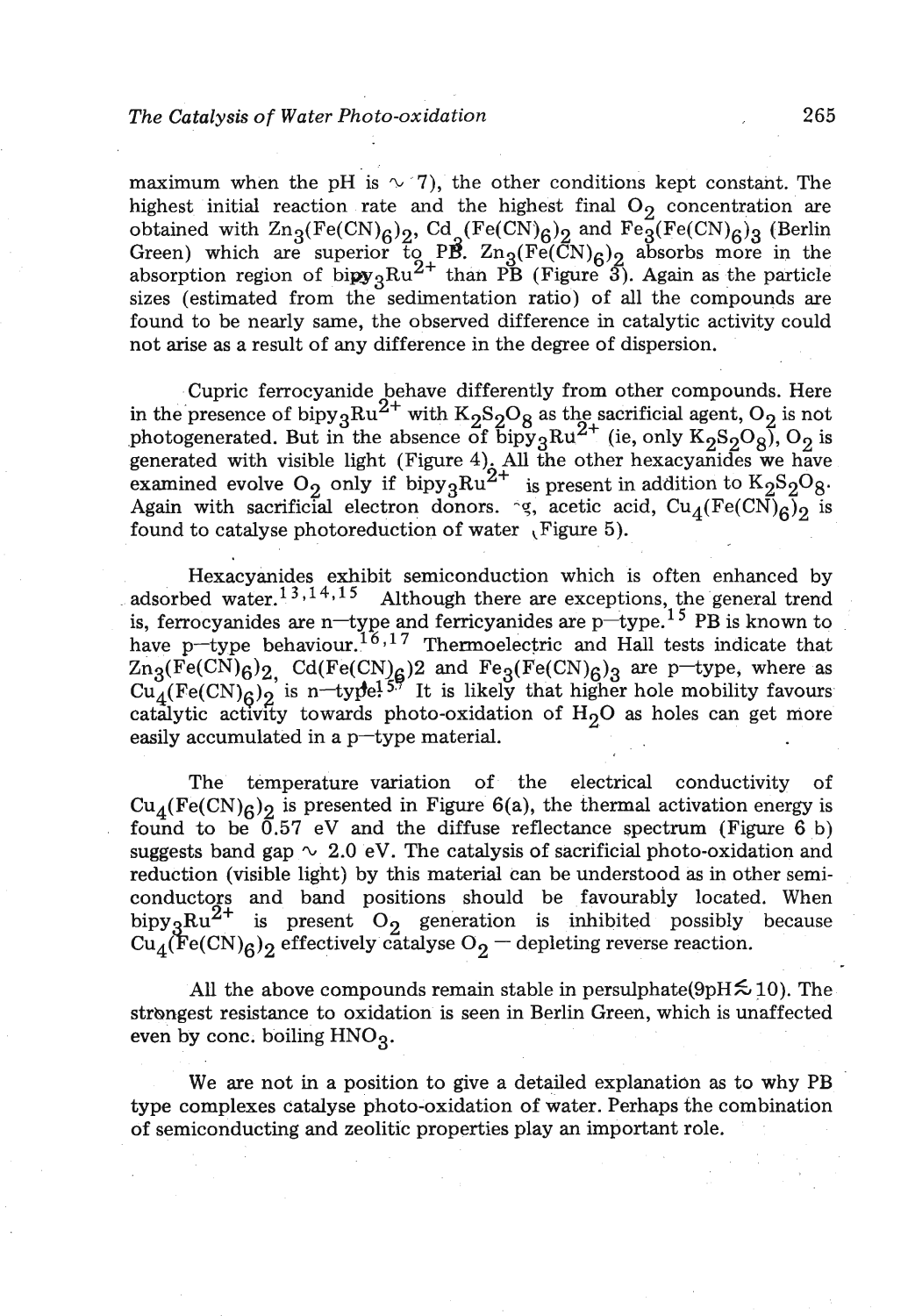

K. Tennakone et al.

apsorbance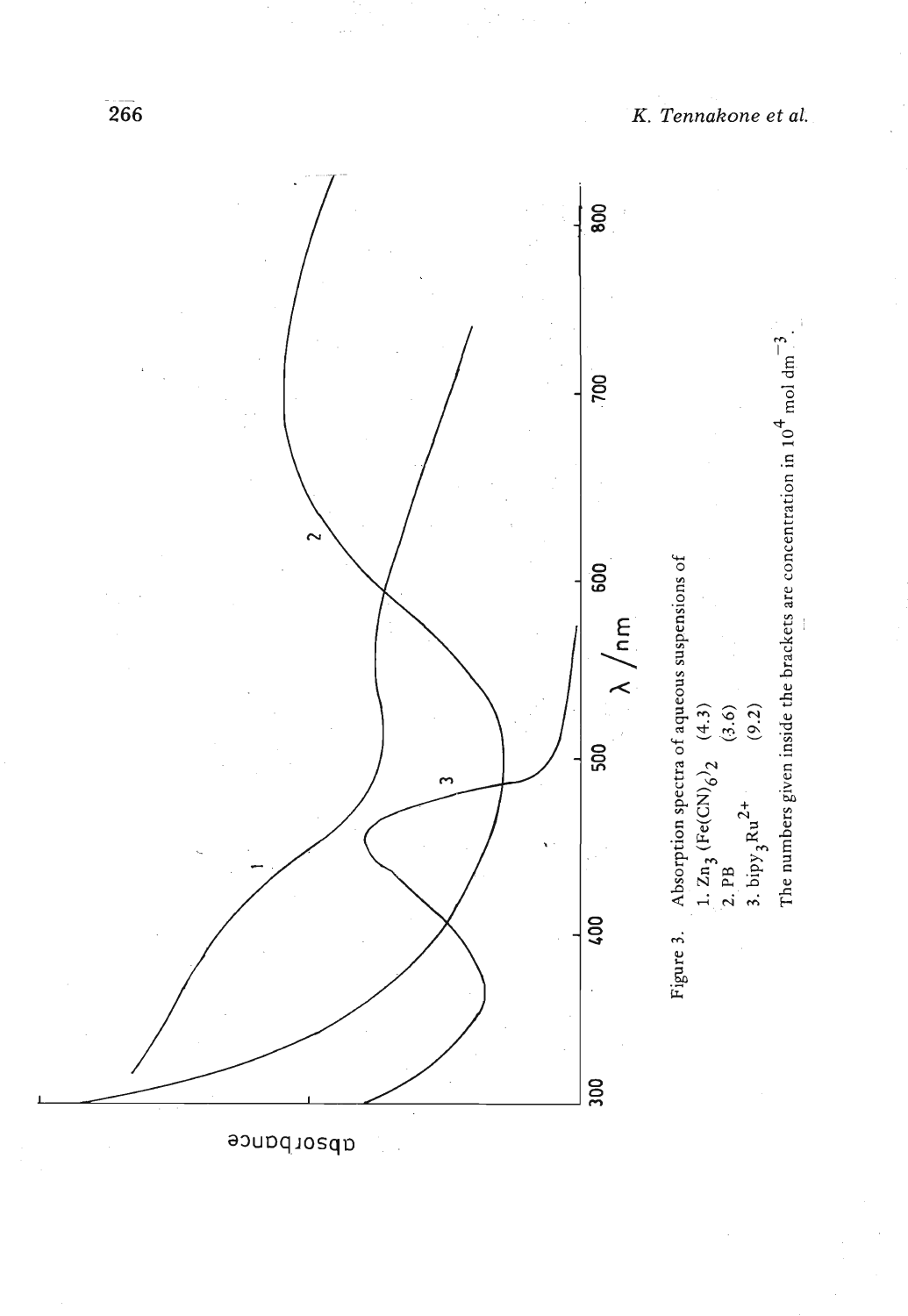

- *The* **Catalysis** *of Water Photo-oxidation*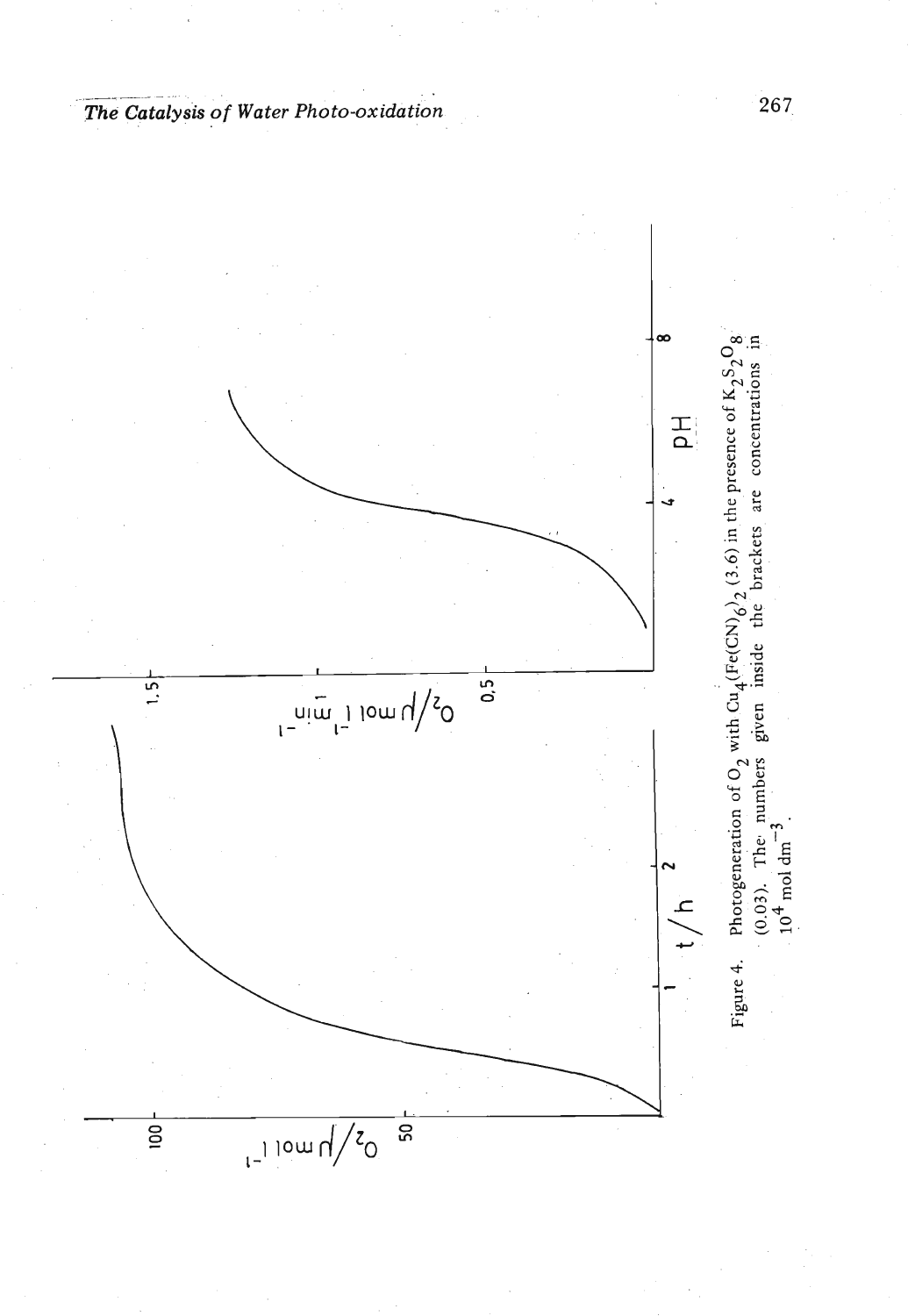

K. Tennakone et al.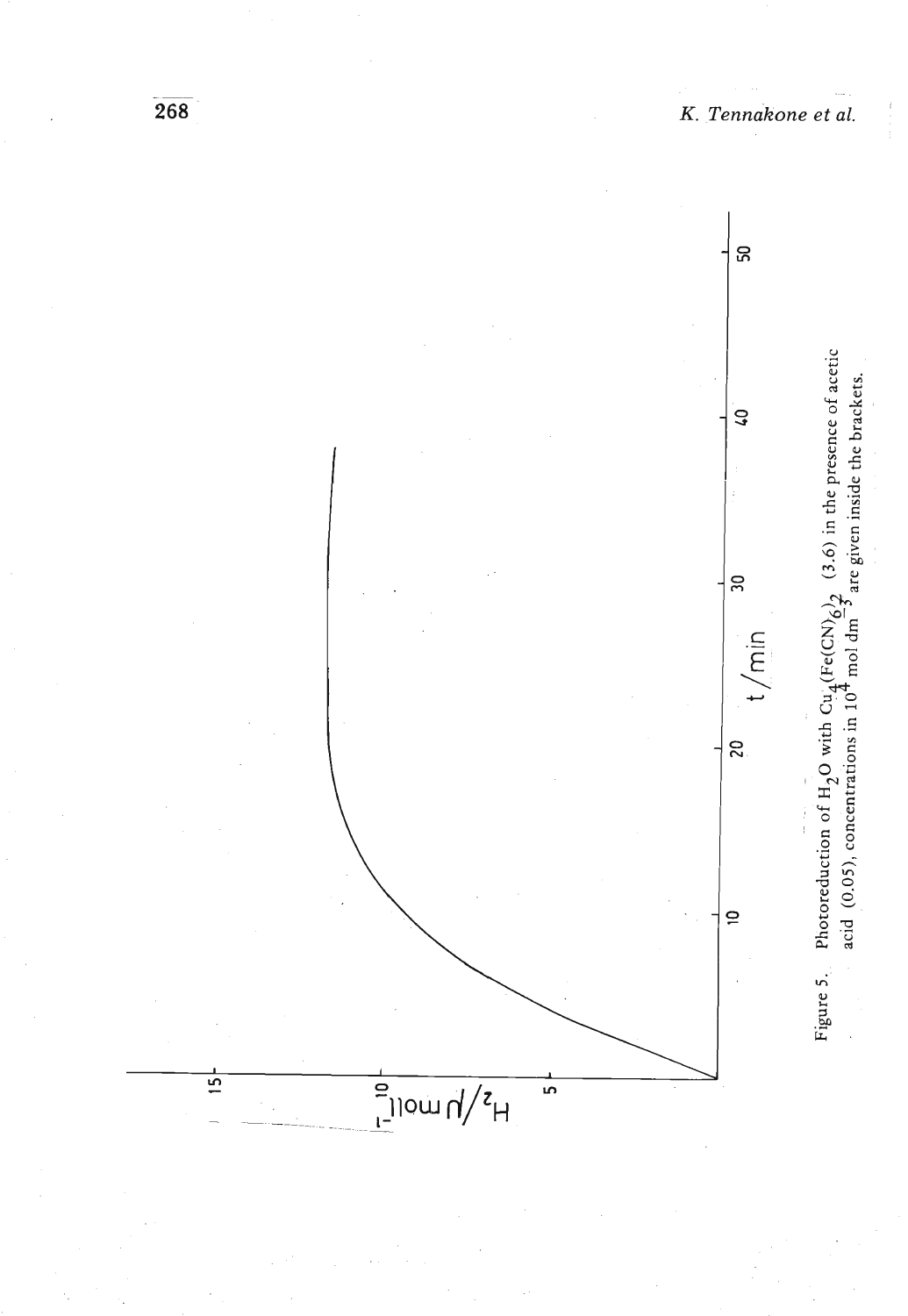

*The Catalysis of Water Photo-oxidation*